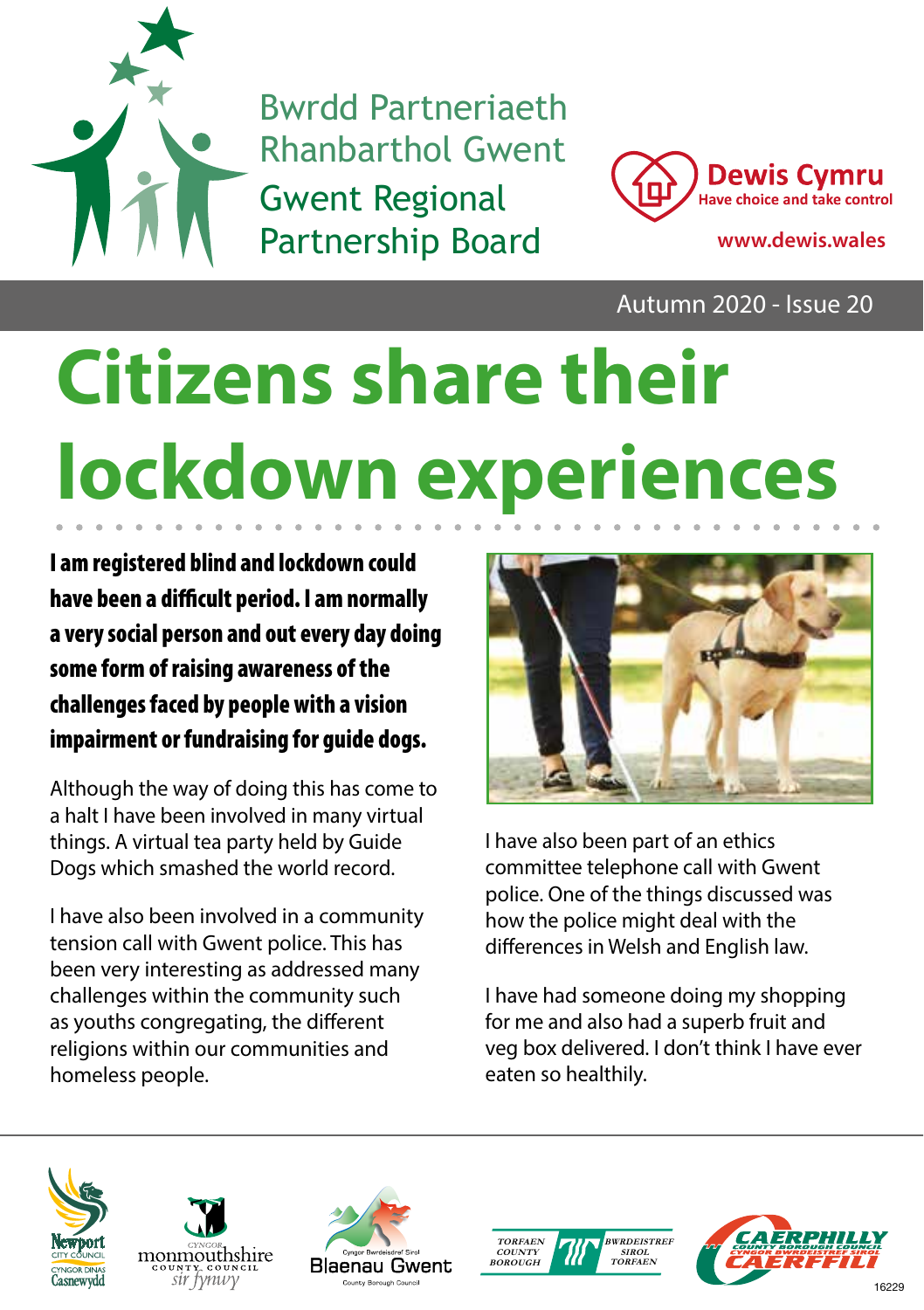### **Continued**

My daughter and friends check on me regularly. Since the parks have re-opened I have also been able to get to my local park which has been so, so lovely.

I have also mastered social media such as Skype, WhatsApp and Zoom. For someone

These are strange, sad times. We have all been affected in many odd and different ways but we are always mindful that we are in a sea of suffering and loss. We have learned to identify and value the real keyworkers in our society and let's hope this continues post-virus. We have applauded NHS staff and booed the villains – let's hope we remember them too.

As my job is 90% public facing, I was furloughed quite early on. I have kept myself amused and a little bit busy, mainly by digesting the huge amount of information – thank you, Cherie! – that comes my way as Chair of the Gwent Citizen's Panel. We have held one online Panel Meeting which went well and a number of real concerns were raised around hospital discharge, digital inclusion, shielding information. All of these issues were raised with the Regional Partnership Board who welcomed our input from citizens at their first digital meeting. They will also be communicated to the Older People's Commissioner who is gathering information across Wales.

Very personally, I am happy that none of my family have been affected too badly by the virus itself so I can relax and see some of the odder aspects of the situation. My main bugbear at the moment is my hair length – for those of you who have seen the Tiger

who is registered blind this has been quite a challenge.

Take care and keep up the good work. You are doing an amazing job.

#### *Anon*



King, I look like Joe Exotic (Google him!) – I am so desperate to meet a hairdresser with 2 metre arms! Trivial Pursuit is addictive, jigsaws are really annoying and outdoor darts is risky when it's windy. Shopping at Tescos is like Stalingrad in 1942 but is easing off a bit now (which is a shame really) and, more than anything, I am really missing the seaside. Can't wait for a trip to Porthcawl and fish and chips from Beales\*. (\*other chip shops are available)

I have never experienced anything like it in my life and I just hope that we learn from our experiences, adjust our values and prepare for a very different future for us all. There have been many heroes including those who have simply stayed at home.

#### *Chris Hodson Chair, Gwent Citizen's Panel*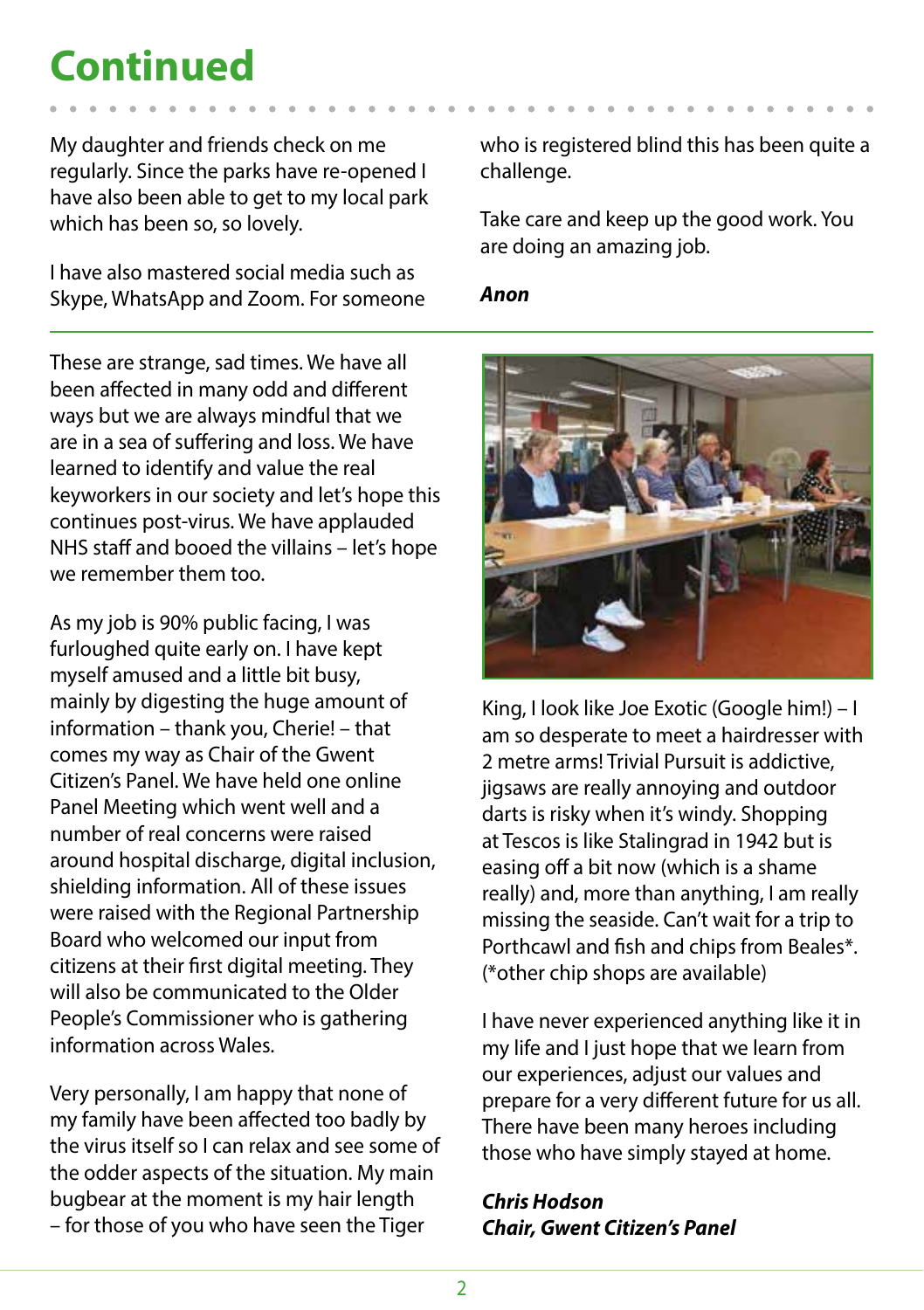#### **The Police & Crime Commissioner for Gwent is urging residents to learn how to spot the signs of physical, emotional, and financial abuse of older people.**



World Elder Abuse Awareness Day took place on 15th June, a day that focuses global attention on the growing problem of elder abuse.

Tackling violence against women, domestic abuse and sexual violence is one the key priorities for Commissioner, Jeff Cuthbert. He is working with the VAWDASV Regional Team and Gwent Police to encourage people experiencing domestic abuse and sexual violence to seek help, and for residents to raise safeguarding concerns with professionals.

Jeff Cuthbert said: "Supporting vulnerable people is one of my key priorities and at the heart of my Police and Crime Plan for Gwent. We know that older people are particularly vulnerable to abuse and exploitation, and we fear that opportunities for this to happen have increased due to the increased isolation caused by Covid-19. There will always be people who seek to exploit the vulnerable, so it has never been so important for people to keep an eye out for any signs of abuse.

"We need to ensure all our older residents know what abuse is and that, if they

experience it, they need to report it. We also need to encourage friends, family, professionals, volunteers and neighbours to speak out if they think someone might be being abused.

"Please don't let them suffer in silence. Gwent Police are here for you and they will listen to your concerns"

Chief Constable of Gwent Police, Pam Kelly, said: "If you're giving an elderly family member, friend or neighbour a hand, keep an eye out for any signs of abuse. Gwent Police are here to help so please, if you have any concerns, don't be afraid to contact us."

"If you're a victim of domestic abuse, or know someone who is, take a moment to stop and report it. There are wide range of specialist services available in Gwent that can help you."

Free online training is available to residents to help tackle all forms of VAWDASV. Welsh Government wants anyone who is still in a position to spot potential abuse, such as volunteers, key workers, postal workers and shop staff, to be able to recognise the signs of abuse and know how they can safely help.

#### **Online training can be accessed via**

#### **https://learning2.wales.nhs.uk/login/ index.php**

**For more information about reporting someone you believe to be vulnerable, go to** 

**www.gwentsafeguarding.org.uk**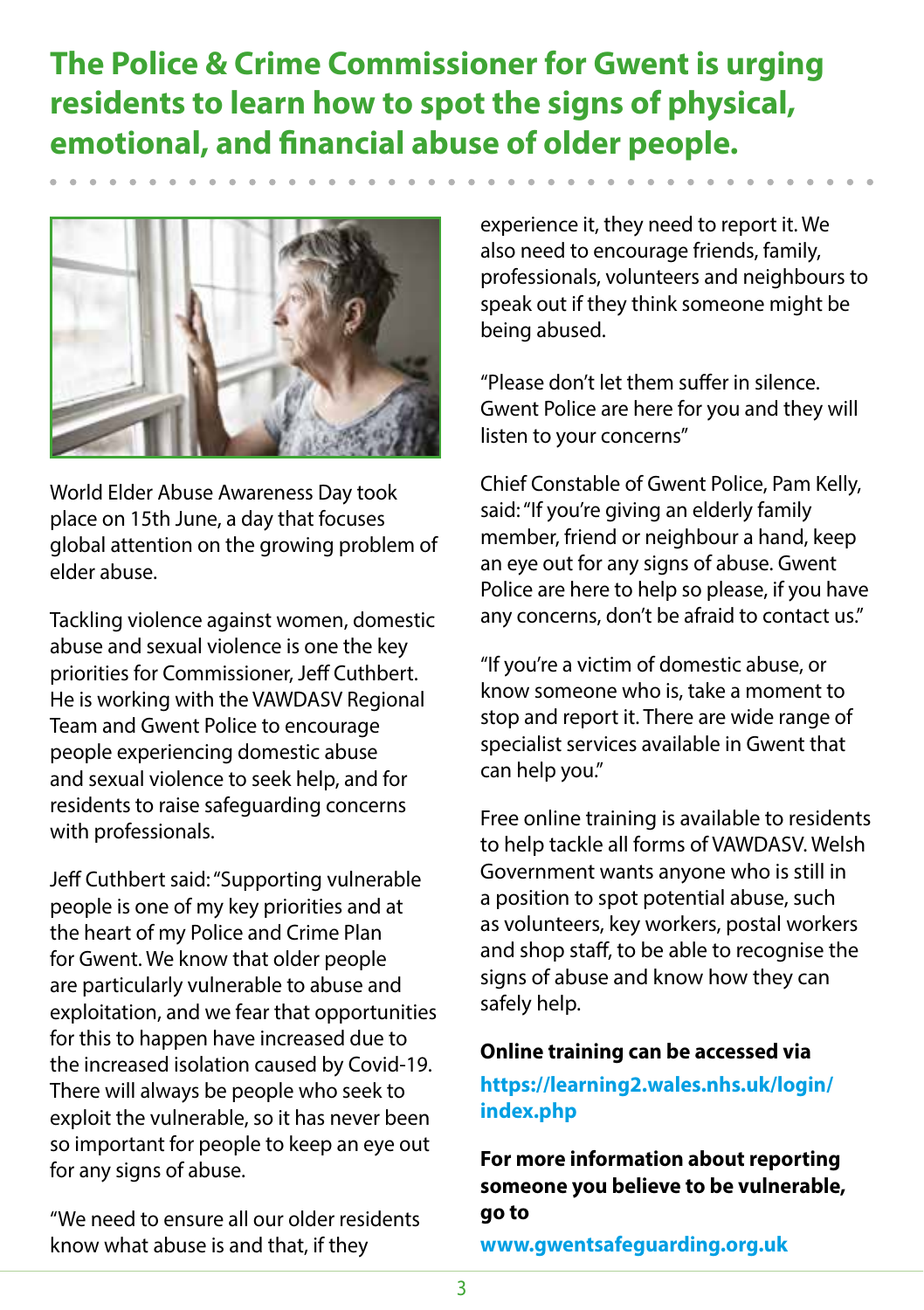# **Billy the Superhero**  - Colouring in Sheets

You may recall our co-produced book Billy the Superhero. Published back in 2018 with ABUHB and Petra Publishing the children's picture book celebrates the health and social care sector and supports children to understand the vital role it plays in our society. In light of the pandemic and the public support for care workers and nurse's free colouring in sheets from the book were made available for download.

#### The colouring in sheets remain available (free of charge) from our website:

http://www.gwentrpb.wales/gwent-care-career-pathway



Free copies of this title have been made available to children who have lost a loved one due to the Covid-19 pandemic.

They have been distributed through Anuerin Bevan Health Board. Copies of the book are also available at all local libraries and primary schools across Gwent.

'The Elephant in the Room' a picture book we co-produced in 2019 explores how we can best help children to cope with their feelings of loss and bereavement.

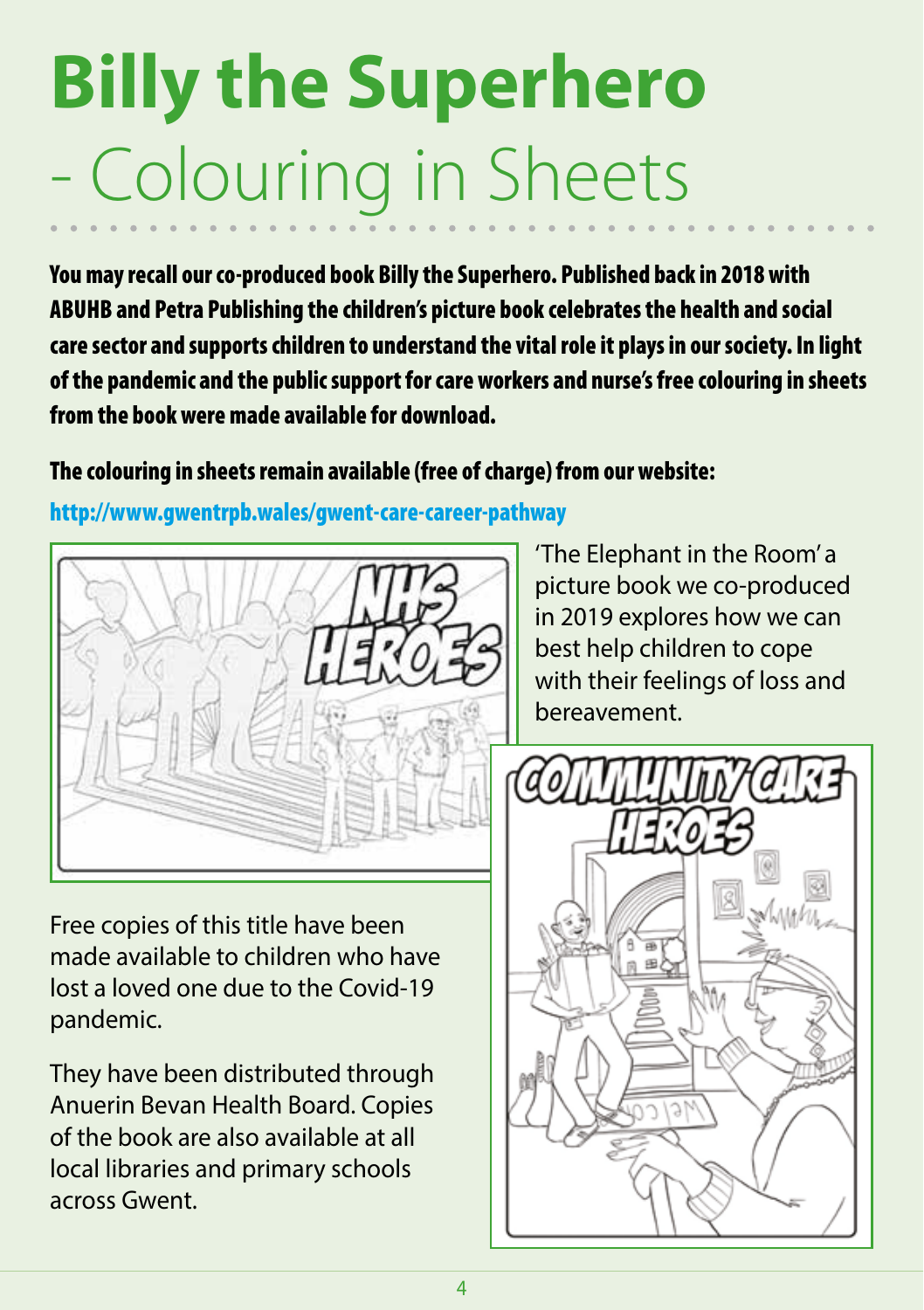### **Bike Gifted to Care Worker**



Back in October 2019 we secured funding to supply domiciliary care workers with refurbished second hand bikes in partnership with the Inspire to Achieve Changing Gearz project as one way of addressing the issue of care staff needing a car in order to deliver care.

Sadly, interest from care workers was not forthcoming however, last week we were contacted by Mellissa, a care worker at Allied care who was looking for a bike to help her complete her care runs in Ebbw Vale. We're pleased to report that we were able to supply a bike and helmet to Melissa free of charge so she can continue to deliver compassionate and skilled care to those citizens who require support across Gwent.

Mellissa said:

"Having a bike gifted from the Changing Gearz and the Gwent Regional Partnership has certainly helped me to provide care across Ebbw Vale. I can't recommend them enough, the Changing Gearz team went above and beyond to help me and I'm so very grateful! I hope that more carers will become involved, to help themselves and support this brilliant scheme!"

**If you would like to know more about the care worker bike scheme please contact Hanna Ross: Hanna.Ross@torfaen.gov.uk**